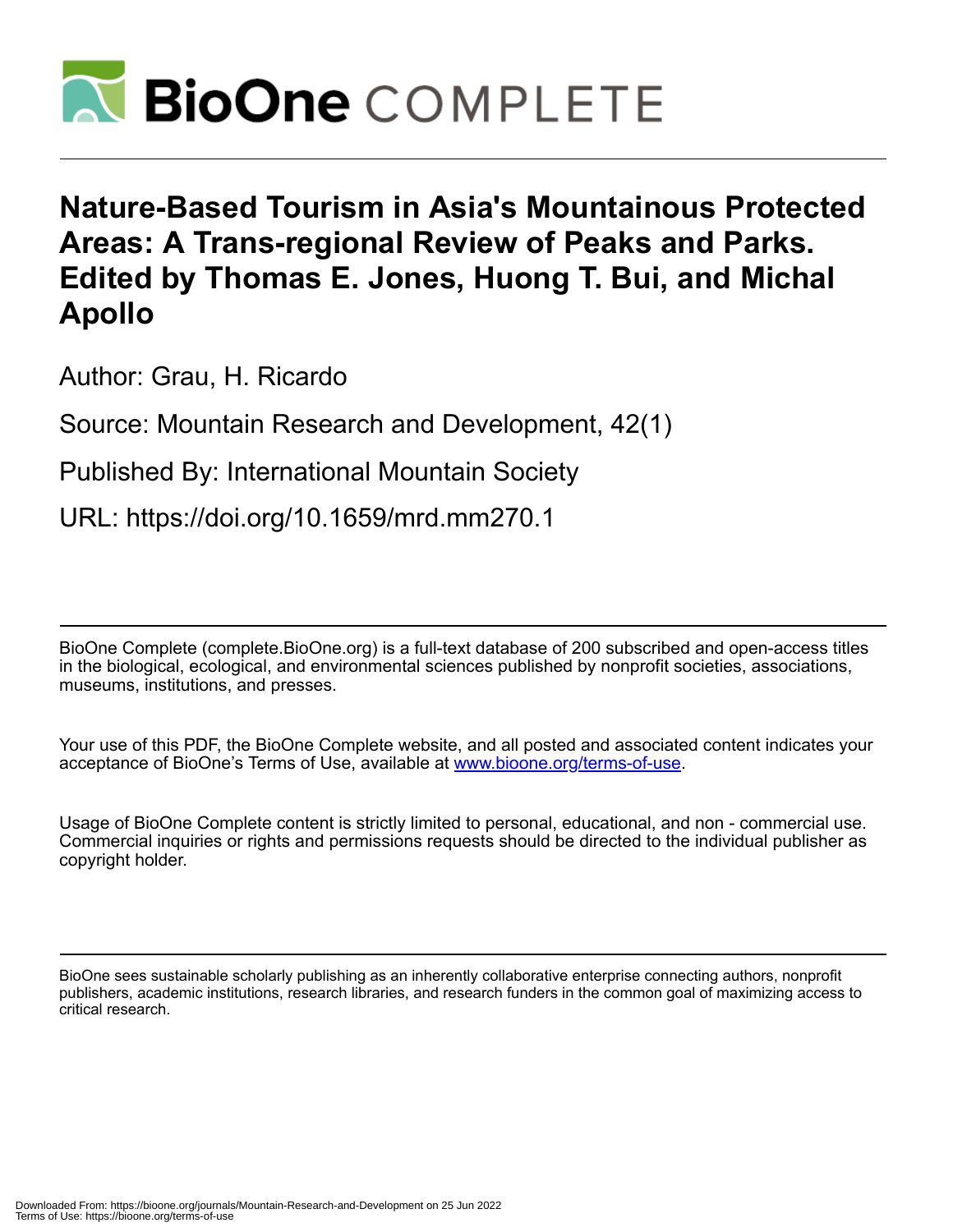An international, peer-reviewed open access journal published by the International Mountain Society (IMS) www.mrd-journal.org

Nature-Based Tourism in Asia's Mountainous Protected Areas: A Trans-regional Review of Peaks and Parks. Edited by Thomas E. Jones, Huong T. Bui, and Michal Apollo

Cham, Switzerland: Springer Nature,  $2021 + 316$  pp. Hardcover: US\$ 159.99, ISBN 978-3-030-76832-4. E-book: US\$ 119.00, ISBN 978-3-030-76833-1.

## H. Ricardo Grau

[chilograu@gmail.com](mailto:chilograu@gmail.com)

Instituto de Ecología Regional, CONICET-Universidad Nacional de Tucumán, CC 34, Código Postal 34-4107, Yerba Buena, Tucumán, Argentina

© 2021 Grau. This open access article is licensed under a Creative Commons Attribution 4.0 International License [\(http://creativecommons.](http://creativecommons.org/licenses/by/4.0/) [org/licenses/by/4.0/\)](http://creativecommons.org/licenses/by/4.0/). Please credit the authors and the full source.

Conservation of Asian mountain ecosystems is not new. Protected areas and restrictions for hunting and forest overexploitation were set in Sri Lanka in the 3rd century, in China and Japan in the 6th and 7th centuries, and in Mongolia in the 13th century. Pilgrimage has been a form of tourism for centuries, often targeted at mountains (holy peaks, hidden valleys, sacred groves). Since the end of World War II and more intensively since the 1990s, the globalizing influence of western culture and policies, together with the growing wealth, rapid urbanization, and shifting demography of the large share of world population concentrated in this area, resulted in an explosion of protected areas (14% of terrestrial Asia by 2014) and in massive nature-based tourism (NBT). Climate change and, more recently, the Covid-19 outbreak add complexity to the scenario. Historically, research on NBT has been limited mostly to western and English-speaking countries. Hence Asia, with its rapid and heterogeneous patterns of change, provides an excellent opportunity to expand the analysis to a more diverse world in the context of globalization.

The volume is organized in 5 sections. The first one defines the basic questions as well as key concepts referenced later (NBT, IUCN categories, Aichi targets). Country-based analyses (with 1 detailed protected area case study each) are organized into 3 geographically defined subsections: Northeast (China, Japan, Korea, Taiwan), Southeast (Indonesia, Timor Leste, the Philippines, Vietnam, Myanmar), and South (India, Nepal, Sri Lanka) Asia. A final fifth section summarizes the main findings and conclusions.

By excluding North Korea and Mongolia, the section on Northeast Asia represents the continent's most prosperous economies, where urban areas are expanding (as well as forests) and where NBT involves millions of visitors and billions of dollars. Japan, with its iconic Mount Fuji, was the earliest Asian country to establish a System of National Parks (1931), a model the Japanese ''exported'' early to Taiwan (1937). In both countries NBT has not grown during recent

years, a distinctive pattern compared to the rest of the continent. China is the paramount example of rapidly expanding NBT resulting from recent economic growth and a wealthy urban class demanding recreation, challenging outdoor activities, and nature-rich landscapes. The impressive figures of 1.6 billion annual visits, 500,000 employments, and 20 million indirect beneficiaries of NBT in the 3500 ''forest parks'' illustrate the scale of the process. China's influence reaches beyond its national borders: it is a major source of tourism in South Korea, and its ban on travel to Taiwan resulted in a major drop of tourism there. Visitor congestion is an emerging feature in the region, stimulating development of modern management tools—for example, lottery permit systems in Taiwan, temporally changing pricing based on carrying capacity in Huangshan, mainland China, and persuasive communication strategies to divert mass tourism to less crowded destinations in South Korea.

The 5 countries analyzed in Southeast Asia exemplify the rather typical situation of tropical developing countries in which conservation of megabiodiversity ecosystems conflicts with deforestation, logging, and poaching, which is largely attributed to a marginalized rural population that differs from tourists culturally and economically. Sri Lanka, included in the section on South Asia, also rather fits the pattern of Southeast Asia. Mountain tourism targets relatively low-elevation  $(< 3500$  masl) iconic volcanos or peaks with high accessibility (eg Bromo in Java, Ramelau in Timor, Apo in the Philippines, Natma Taung in Myanmar, Fansipan in Vietnam, and the Knuckles in Sri Lanka). NBT is orders of magnitude smaller than in Northeast Asia and in many cases limited or jeopardized by sociopolitical unrest. But it is growing, along with emerging economic opportunities and conflicts with traditional land uses and cultures. Comparatively weak government institutions try to mediate these conflicts, but limited human, financial, and administrative resources remain a major problem.

The Himalayas (here represented by Nepal and India) present a particular type of NBT involving hundreds of thousands of mostly foreign hikers and climbers of the highest peaks (14 of 8000 m or higher). Sagarmatha National Park (Mt Everest) has more than 50,000 annual visitors on the Nepalese side alone. In addition (somewhat surprisingly for an outside reader like this reviewer), more than 50 million mostly domestic pilgrims visit the region's mountains, representing more than 80% of its mountain tourism. While tourism is a major economic factor, most of the rural population still makes a living with traditional agriculture and livestock. The tourism boom includes some success stories of participatory conservation (eg the Annapurna conservation area in Nepal) as well as conflicts resulting from growing resentment between local and national beneficiaries of tourism revenues (in the Kangchenjunga area in Sikkim), overcrowding leading to temporal closure of some areas (Hemis National Park in Kashmir), permanent closure due to incompatibility between mountaineering and religious principles (Mt Ganghkar

Mountain Research and Development Vol 42 No 1 Feb 2022: M3–M4 M3 https://doi.org/10.1659/mrd.mm270.1